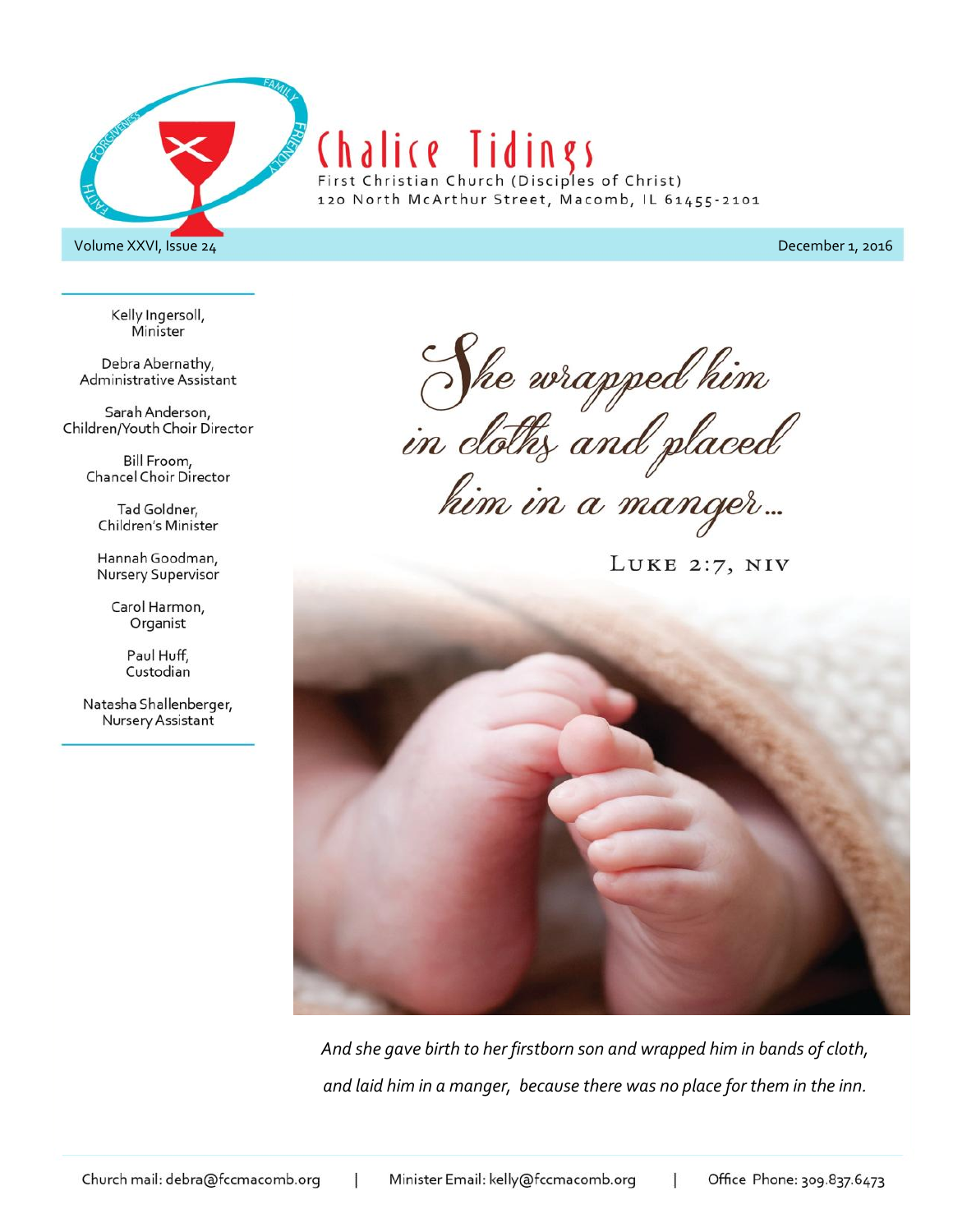

*The world waits for a miracle, The heart longs for a little bit of hope, Oh come, Oh come Emmanuel. The child prays for peace on earth And she's calling out from a sea of hurt, Oh come, Oh come Emmanuel. And can you hear the angels singing, Glory to the light of the world, Glory the light of the world is here!*

*You shone upon the earth but who will understand? You came unto Your own but who will recognize? Your birth was prophesied, for You were the Messiah Who came and walked upon the Earth. Your glory we have seen, the one and only King And now You're living in our hearts. Light of the world, light of the world, Light of the world, You shine upon us!*

*Light of the world you step down into darkness, Opened my eyes let me see Beauty that makes this heart adore You, Hope of a life spent with You…*

These words from the songs of Lauren Daigle, Matt Redman and Tim Hughes help remind us what Advent is all about. We wait for the miracle of hope. We wait for the birth of the one prophesied. We wait for light to enter the darkness. The one for whom we wait is the light of the world.

Advent 2016 will focus on the Light of the World. Jesus is our light. We are preparing and waiting, patiently and breathlessly, yet again. Celebrating his birth renews our spirit and makes our souls joyful. As we approach Christmas morning, may we be consumed with giving the gift of light to the world. In receiving Christ once more, we remember the good gifts of hope and joy and peace and love. Sharing these gifts brings light to a dark world. Sharing these gifts brings us back to the light. May the Light of the World find us this year!

Peace,

 $760$ 

*Advent Scriptures and Sermon Titles November 27—Isaiah 2:1-5 Walking in the Light December 4—Matthew 3:1-12 Fire Light December 11— Service of Music December 18—Matthew 1:18-25 Angel's Light Christmas Eve—Matthew 2:1-12 Star Light*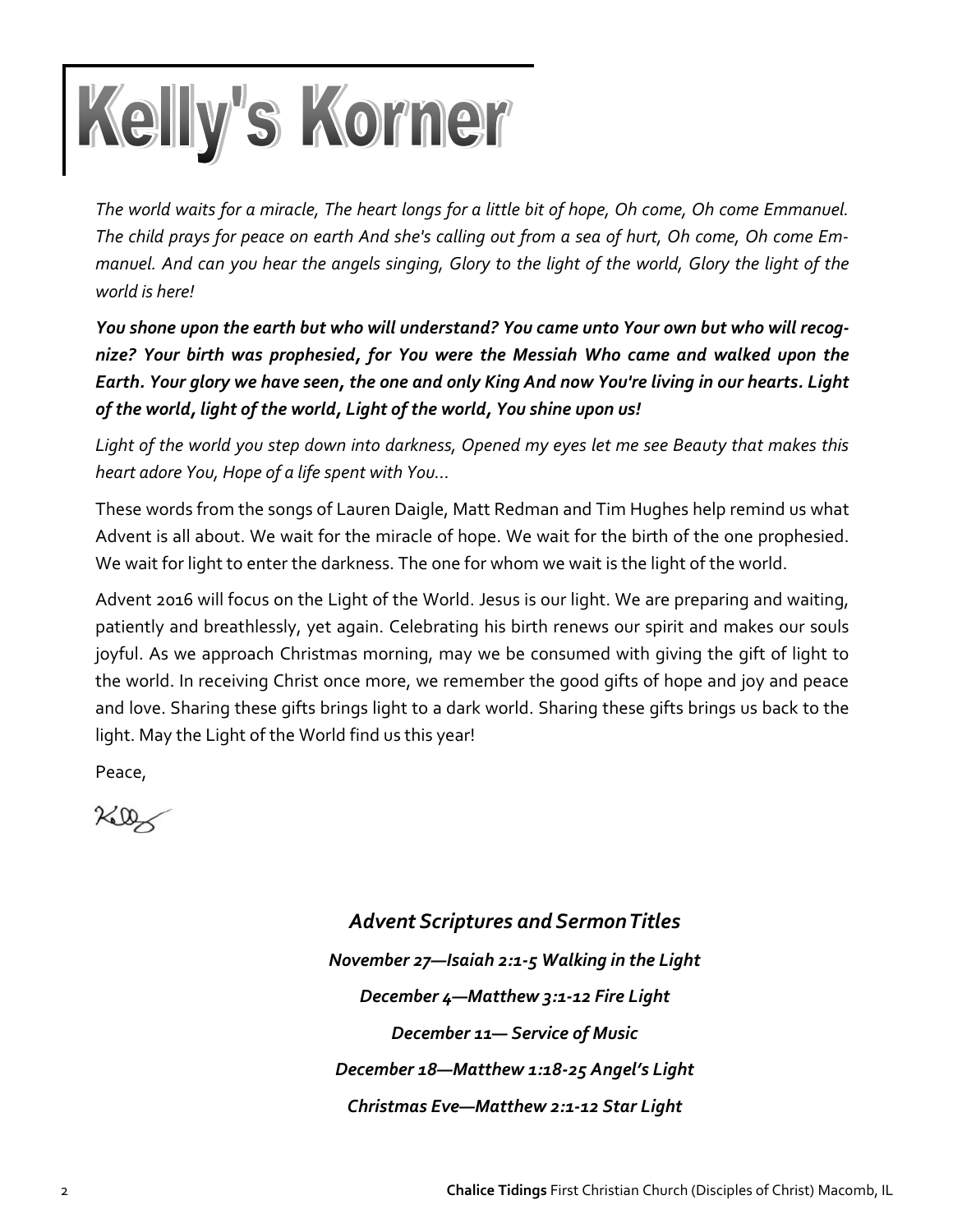# *STEPHEN MINISTRY* **Jean Vaughn**



As in the past, the Stephen Ministers, Stephen Leaders and spouses will come together in December for a time of eating pizza. Then for January, February and March, because of the cold and winter weather, those in Stephen Ministry will meet once a month after Worship Service. This will bring us to April 2017 when it is time to consider going to the Leader's Training Course in St. Louis. The date is April 23-29 with early registration deadline March 15. There is still time to consider and pray about being a Stephen Leader; however, time does pass quickly. If you have an interest in attending this training, please contact Pauline Dunn 837-2058, Rev. Ingersoll 837-6473 or Jean Vaughn 837-4406.

# *"Festival of the Creche"*

YOU ARE INVITED – Come to the "Festival of the Creche" this Friday, December 2<sup>nd</sup> from 6:00-8:30 pm or Saturday, December 3<sup>rd</sup> from 3:30-6:00 pm! Come see beautiful scenes of the birth of Christ on that first Christmas night. Each scene has its own uniqueness displayed in our beautifully decorated sanctuary. You won't want to miss this time of joy, reflection and peace. Please bring your family and friends. Enjoy the fellowship, refreshments, free admission and numerous blessings.

## *FCC Book Club & Prayer Shawl*  **Norma Kentner**

FCC Book Club will not meet in December. Next meeting will be Thursday, January  $5<sup>th</sup>$ at noon (Change in time). We will be reading Cold Sassy Tree by Olive Burns. This information is to newcomers interested in joining. Prayer Shawl will not meet in December. The next meeting will be Tuesday, January 10<sup>th</sup> at 1 pm.

Thanksgiving Dinner - A great big THANK YOU for all who helped with the FCC Thanksgiving Dinner on November 13<sup>th</sup>. In fear of leaving out a thank you to some of the workers, I am just going to say the food, decorations, donations, clean up and friendly conversation warmed everyone's heart and tummy. I know some were there most of the day. Many, many thanks!



## *YOUTH MINISTRY T***ad Goldner December Youth Group:**

4<sup>th</sup> - So Who You Looking At?

11<sup>th</sup> - Dual Personality

18<sup>th</sup> - Christmas Program & Party (4:00 - 7:00)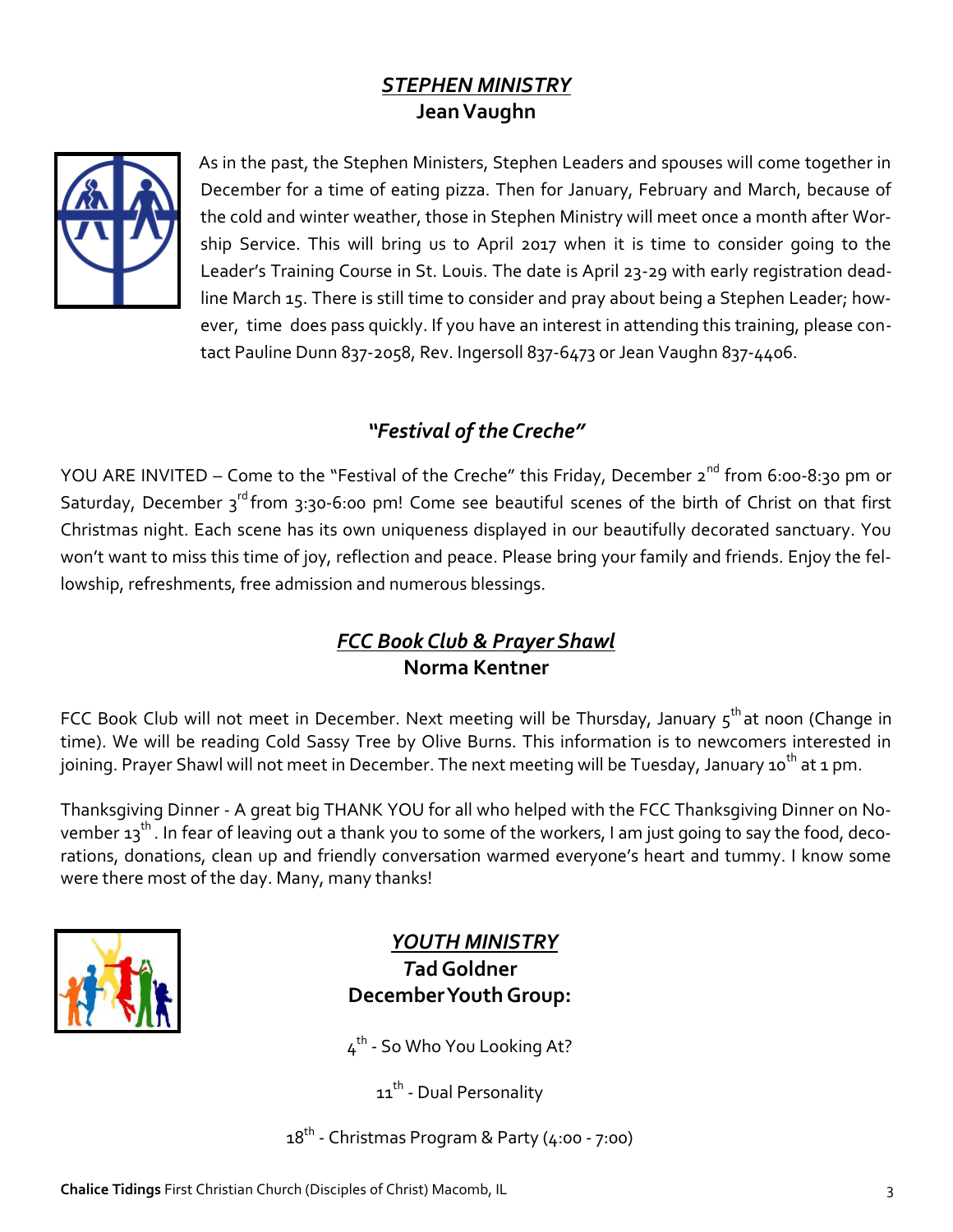# *OUTREACH AND ACTION* **Jan Rockwell**

#### **Chris Baker Touched Many! Thanks for your Support!**

Within 26 hours in 8 presentations Chris Baker spoke to approximately 225 people. He made each speech with the same God-inspired energy. All who made it to the presentations by Chris Baker would agree that Chris has a powerful message and very engaging presentation. Chris is a very REAL person who was a pleasure to hang out with.

With his more faith-filled story, we had over 70 at our church. Besides FCC members there were a couple of youth groups, a group from Wesley, various interested people and a tattoo artist who connected with Chris for a return training on removing tattoos. Kelly was able to hand Chris a check from FCC's Outreach's budget for \$400. The special offering brought in around \$600! Considering he does around \$4000 worth of tattoo removals a month, we may have helped cover a week's worth of ministry expenses. It's amazing that in 5 years, they have been able to remove 3,400 tattoos!

Thanks for supporting this social justice event! Thanks also to all you cookie bakers. The yummy leftovers were devoured by hungry West Prairie High School students.

Thanks to Anne Ingersoll for finding the bracelet bands from the Disciples Assembly. Kids at the schools were excited to get those as well.

#### **Samaritan Well – Thankful for a Home**

Thanks to the generosity of our friends and church family, Thankful for a Home and the good will offering from the Disciples Women Thanksgiving Dinner raised close to \$200 and numerous needed supplies for the Men's and Women's Shelters. If you missed the opportunity and would still like to donate, bedding for twin, full & queen size beds also needed. These don't need to be new but must be freshly laundered and place in plastic bags.

#### **Special Olympics Secret Santa Party**

This is the 4th year for FCC hosting the most fun Christmas Party in Macomb. Please consider taking a name from the Angel Tree in the Parlor and buying a \$10 gift card for one of our special friends. The cards (or money to purchase a card) should be left with one of the Outreach Committee members beginning Sunday Nov 20 – Dec 4th. If you miss those dates and still would like to help, you are welcome to leave a gift of cash with the office. Because of the great joy experienced last year, once again students from WIU's nutrition class, taught by Dr. Emily Shupe, will be joining us to throw the party. Santa will be here to help Bob Chatterton, Sue Adams and the members of the Outreach Committee make this a special evening for all who attend. If you know a special needs person, invite them to contact Jan Rockwell (309-331-4783) to make their reservation so a gift can be guaranteed. ALL ARE WELCOME to join in preparing or partying!!

#### *TRUSTEES*

#### **Patti Jones**

There will be a Congregational Meeting immediately following morning worship on December 4, 2016. The purpose of the meeting is to elect the leadership of the church for the next calendar year and to approve the budget for 2017. Please plan to attend. This is an important function of our church calendar year.

As is the custom of our congregation, each year we accept monetary gifts to be shared among our church staff. We will collect contributions from Dec. 4 until Dec. 18. Please see Patti Jones or Jack McKinnon if you wish to participate. Thank you for your generosity.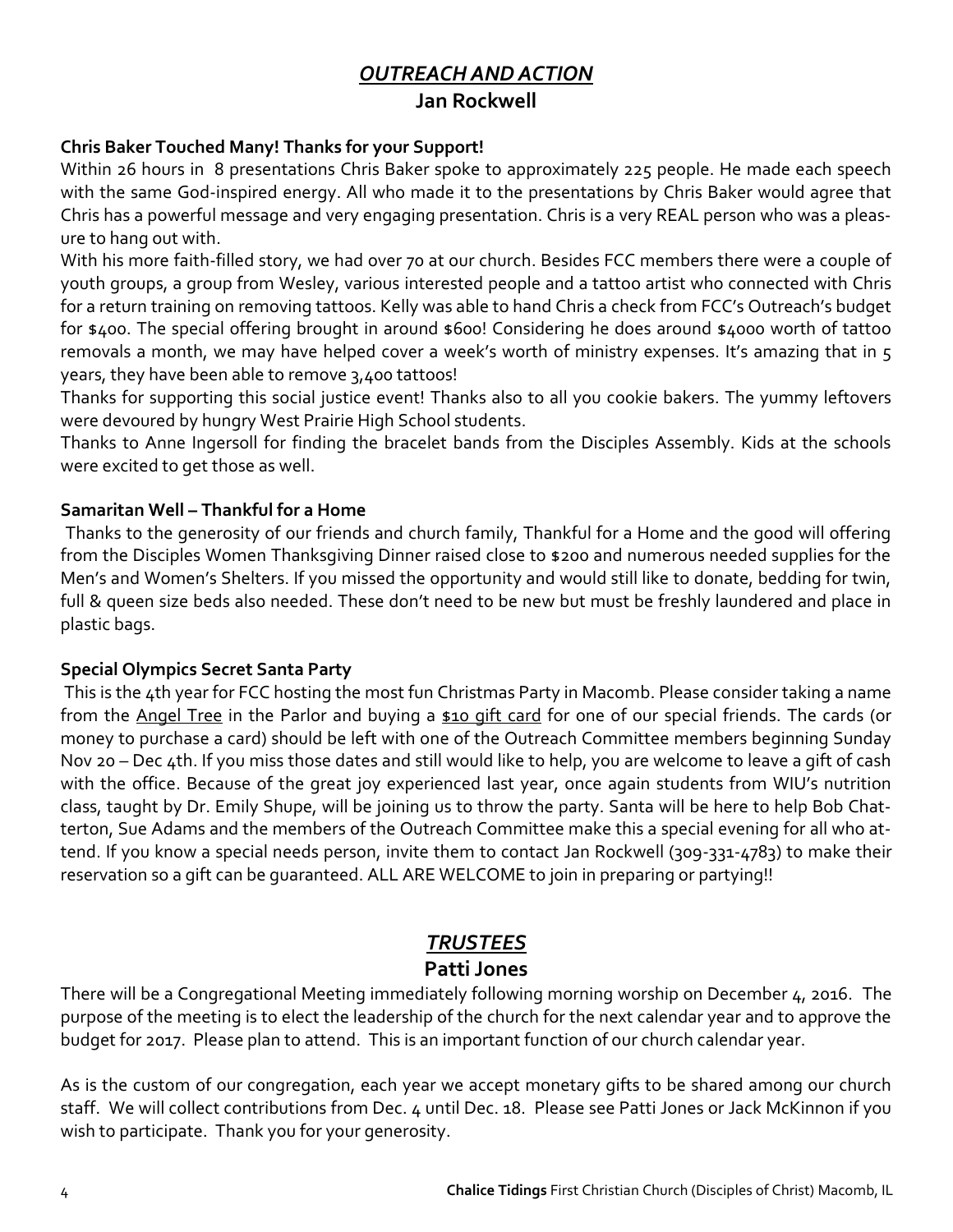#### *CHRISTIAN EDUCATION* **Jonelle Schauble**

As I sit in Jeanna's hospital room in Peoria, I am reminded that we will soon be celebrating the Advent season. The year 2016 is almost over and so many things have happened in the world this year. The biggest was probably the Chicago Cubs winning the World Series after 108 years. Who knew Donald Trump becoming President would cause the issues it has? We all know we are a country divided. Perhaps we all need to work on bringing the country together. Advent and what it leads to are my favorite times of the year (oh, alright, the Cubs winning the Series might be up there this year). Advent and Christ's birth are like new beginnings. It is a time to reflect on how you have lived your life the last year and a time to celebrate that God conceived Jesus for us so we could know his love. This past year as Christian Education Department chair has been challenging and fulfilling. We have seen a growth in our nursery with the addition of Clay and Caitlin and one on the way. We have hosted many events for Summer Fun Days: Camp Wonderland, Summer Camp, Movies in the Parking Lot, and bimonthly homemade donuts. Our committee mission for the year was families and I hope we have been successful in hosting events that are directed to the families of our church and our community.

We will have a Special Children's Worship Service December 18 at 9:00 am in the Sanctuary.



Christian Education would like to invite everyone to a New Years Eve party to be held in the Fellowship Hall from 5 pm to 8 pm, December  $31^{st}$ . Please join us in counting down the New Year. There will be food, drinks, games, and lots of noise and fun. Transportation will be provided if needed. There will be a signup sheet on the bulletin board outside the kitchen parlor. On behalf of the committee, we would like to wish you all a very Merry Christmas and a blessed 2017.

# *EVANGELISM* **Anne Ingersoll**

You may have noticed that we are offering TWO services on Christmas Eve this year. That means we will need your help in inviting new faces to our 11 o'clock service. Many people growing up recall attending a midnight service on Christmas Eve . This is their chance to attend it once again at FCC! This gives everyone a chance to not only enjoy a little family time on Christmas Eve but also a time prepare our hearts and minds for Christmas Day. Please help us spread the word! In addition, we have the opportunity to share the other events happening in December such as Advent Study, Festival of the Creche, and Christmas Music Service. All are welcome to attend!

## *DISCIPLES WOMEN* **Karen Chatterton**

December is a very busy month for Disciples Women. The  $3^{rd}$  is our salad luncheon and "Tour of the Creches". We have invited nine churches to enjoy this special event. Our "all church candy sale" is the 11<sup>th</sup> at 10 am and after church. The Itoko Maeda Group will take poinsettias and candy to shut-ins and celebrate Christmas with a party at Magnolia's. Martha Shemwell Group will help with candy sales, visit shut-ins and make Christmas special for a needy family. Merry Christmas and Happy New Year from all The Disciples Women.

#### SOMETHING TO THINK ABOUT!

The Devil whispered in my ear, "Your not strong enough to withstand the storm." Today I whispered in the Devil's ear, "I am the storm."

## *DISCIPLES MEN* **Dean Hansen**

Disciples Men will meet December 3 at The Old Dairy at 8:00 am. Third Thursday Group will not meet in December.

#### *Fellowship Time*

It's that time again to sign up for Fellowship Time for January, February and March. There is a sign up sheet across from the parlor kitchen.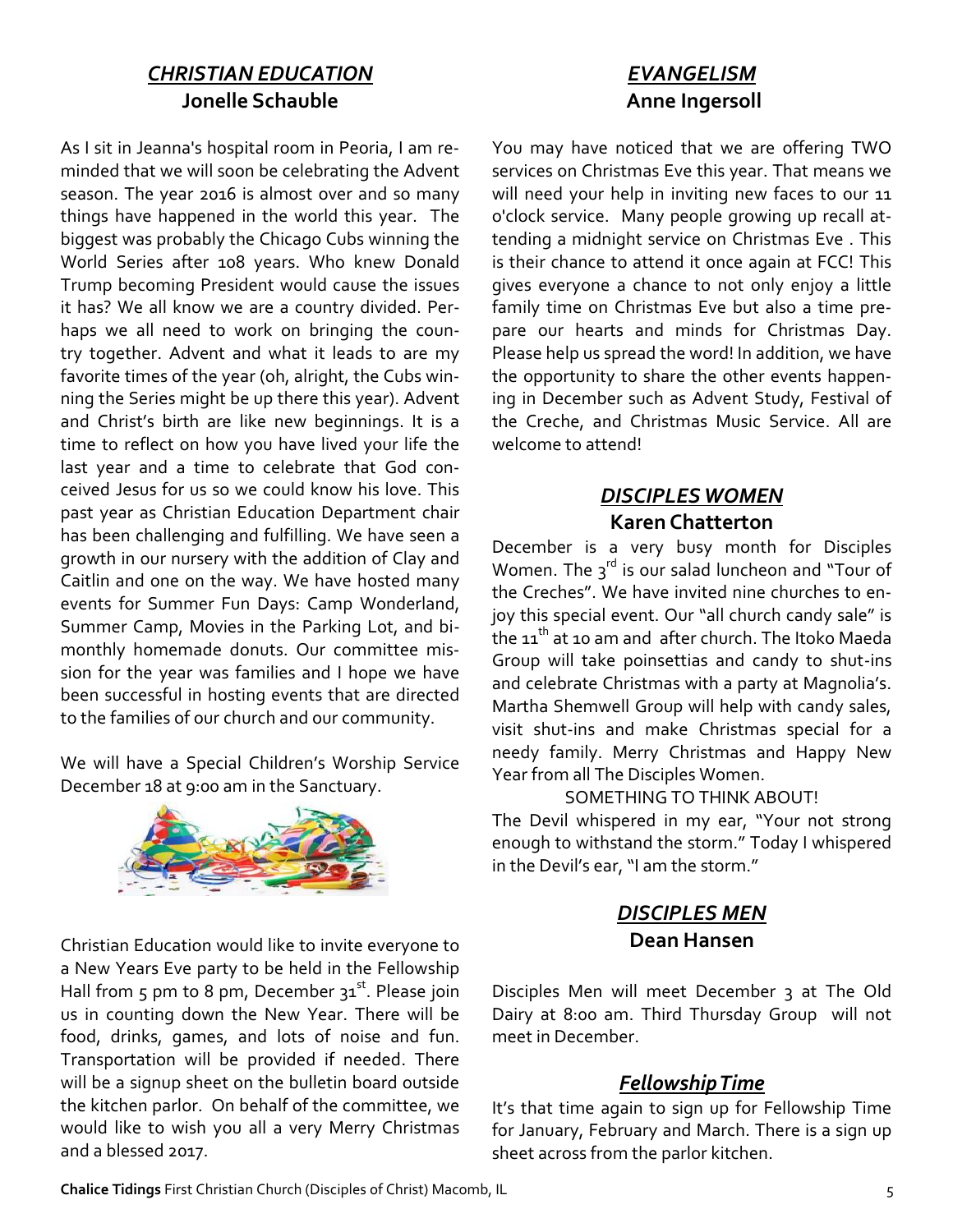# *ELDERS*  **Myrna Osborn**

#### **CHRISTMAS MEMORIES**



December brings memories of long ago Christmases, and some of those memories seem as real as if they were now happening today. As children, how we looked forward to the holiday time. Going out in the cold wind and snow to cut down a Christmas tree was as exciting as getting the wrapped gifts found under it. For some of us it meant spending evenings in front of the cook stove, stringing popcorn and cranberries. These along with paper made decorations gave us the best decorated tree ever. At our country schools, there were programs being held showing off our talents of singing, playing wise men, and angels. Finally, the night would arrive for the program, and we would get so excited we would forget our

lines as we saw all the people sitting there watching us. With the teacher giving us cues, we made it through the program and bowed over and over at all the applause and whistling of parents and friends. Afterward, we were rewarded with a brown bag that held oh such delicious oranges (remember back then, oranges were a special treat), nuts and hard candy. Of course, we wanted to eat them right away, but Mom said "no, wait until tomorrow." But, there was hot chocolate and a mountain of cookies to work our way through, as "we were the stars of the stage that evening."On Christmas Eve our little churches held Christmas Eve Services with the children once again playing the parts of wise men, angels, and of course, Mary and Joseph. My doll was given the role of Baby Jesus, and the hours I spent wrapping that doll just so in cloths to portray swaddling clothes. I wasn't even sure what swaddling clothes were, but following instructions and explanations of those in higher places made it seem simple. We sang Christmas carols, recited scripture, and listened to the story of Christ's birth from the book of Luke; Chapter 2, 1-20.That same story today still provides awe and wonder to all who hear it. That's what Christmas is really about, a small baby born in a manger many, many years ago. A baby who was to become the center of our lives; and show us his love, peace, joy, and hope through our faith. Let us stop and reflect on the story from the book of Luke, as we celebrate Christmas with family and friends. I am sure you will have certain memories of Christmas's past that always come to mind during the holiday season. Cherish them, and share them with your family. Remind them to always put Christ first in all things, and their lives will be much richer by far. Have a Blessed Holiday and a Merry Christmas from the Elders of First Christian Church DOC.

#### *Thank you*

Debbie and I want to express our heartfelt thanks to all who are praying on our behalf. Our Lord God has truly blessed us with good outcomes and peace. Truly God hears us when we pray in one accord. We feel much loved by our church family and can't thank everyone enough for all the prayers, cards, calls, inquiries and well wishes. We also thank the prayer shawl ministry for the comforting prayer shawls. They are so beautiful and soft. We treasure them. We praise God for bringing me safely through a successful brain surgery, the best possible diagnosis, and radiation treatment, without any serious side effects. We pray for no long term side effects from the radiation treatment and for minimal side effects from the chemo therapy which will last about a year (12 cycles) beginning after Thanksgiving. Thank you sincerely for your continued prayers. In Christian love, Stan and Debbie Mercer.

The family of Andy Taylor wishes to express our sincere appreciation for the prayer shawl that you gave us. It is a source of great comfort for us. Your thoughtfulness is greatly appreciated.

Sincerely, Margaret, Griffin & Drew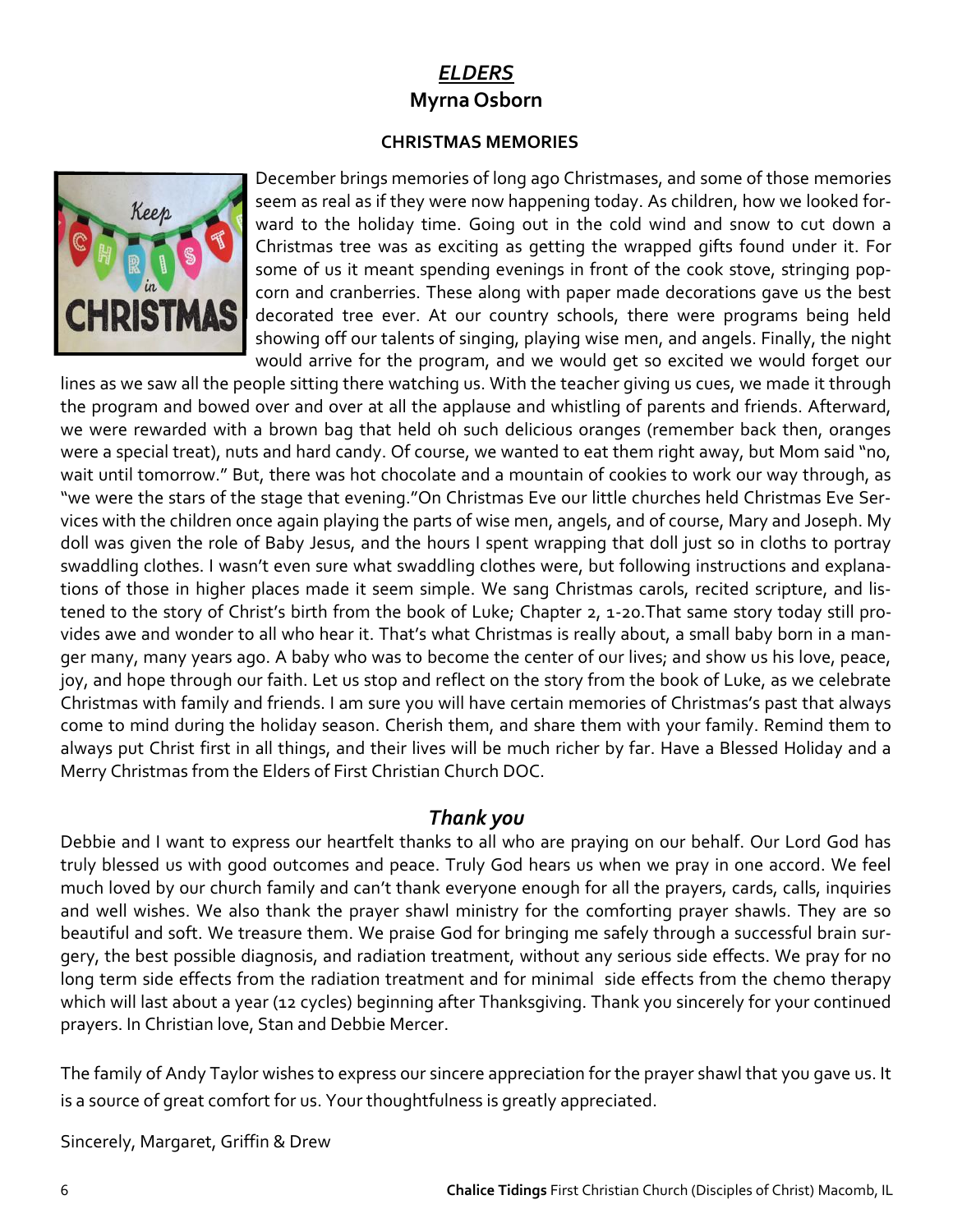## *Thank You*

Thank You! Those two words will never be enough to say how very truly thankful we are to be a part of such an amazing church. The cards you have sent Jeanna thus far have brightened her days. She loves church and all of you. Recently there have been a lot of downs, then cards will arrive and brighten things up. Jeanna has a long uphill battle yet, one she knows she is not alone in. There will be good and bad days, but she knows through it all--she has prayers flowing up. Each member of this amazing church is a blessing. Char and John Carden, those two words of Thank You, seem like not enough to say to you both. From day one there has never not been a text on my phone with encouraging words and positive thoughts, you are always there to just let me cry or to vent. John gathered an amazing group of men and built a deck for Jeanna to be able to come home to from Chicago and get into the house. There will never be any way we can repay John and that group of men. Having you two in our life has been a true blessing and you both are shining examples of how a true Christian should live. Marissa, Jeanna wants you to know just how much the texts asking about her, the cards you hand made, and the tears you shed meant to her. You are a wonderful caring young woman. Sharvell, for the smiles and hugs. Pastor Kelly, thank you for being there, for the visit and for prayers. As we continue this battle, we would like to take the opportunity to say God Bless and thank you all. Jonelle, Jim & Jeanna

#### *A LOOK AHEAD AT DECEMBER:*

- 2 Festival of the Creche 3:30 6:00 pm
- 3 8:00 am Disciples Men (Old Dairy) 10:00 am Christmas Tea Festival of the Creche 3:30 - 6:00 pm
- 5 7:00 pm Spirit Sisters
- 6 7:00 pm DW Executive Board Meeting
- 7 6:00 Choir Rehearsal 7:00 pm Advent Study
- 9 Special Olympics Secret Santa 5:30 pm
- 12 5:30 pm Outreach & Action 6:00 pm Christian Education 6:00 pm Stephen Ministry 6:30 pm Property
- 13 1:30 pm Martha Shemwell 6:00 pm Itoko Maeda 7:15 pm Itoko Maeda Meeting
- 14 6:30 pm Choir Rehearsal
- 19 5:30 pm Trustees 7:00 pm Church Board
- 20 5:00 pm Pastoral Support
- 21 6:30 pm Choir Rehearsal
- 24 6:00 pm Christmas Eve Service 11:00 pm Candlelight Service
- 25 Christmas Day No Service
- 31 Family Fun Night, New Year's Eve



- 2. Brianna Cangro
- 3. Eric Reed
- 4. Norma Kimler
- 5. Matthew Sparks
- 9. Alyssa Lester
- 10. Albert Cameron
- 11. Bernice Magin
- 12. Dorothea Wagner
- 15. Donna Weinberg
- 16. Myrna Osborn
- 20. Rod Burg
- 28. Dan & Nancy Reed Anniversary
- 30. Charles Becker
- 31. Jeff Bennett